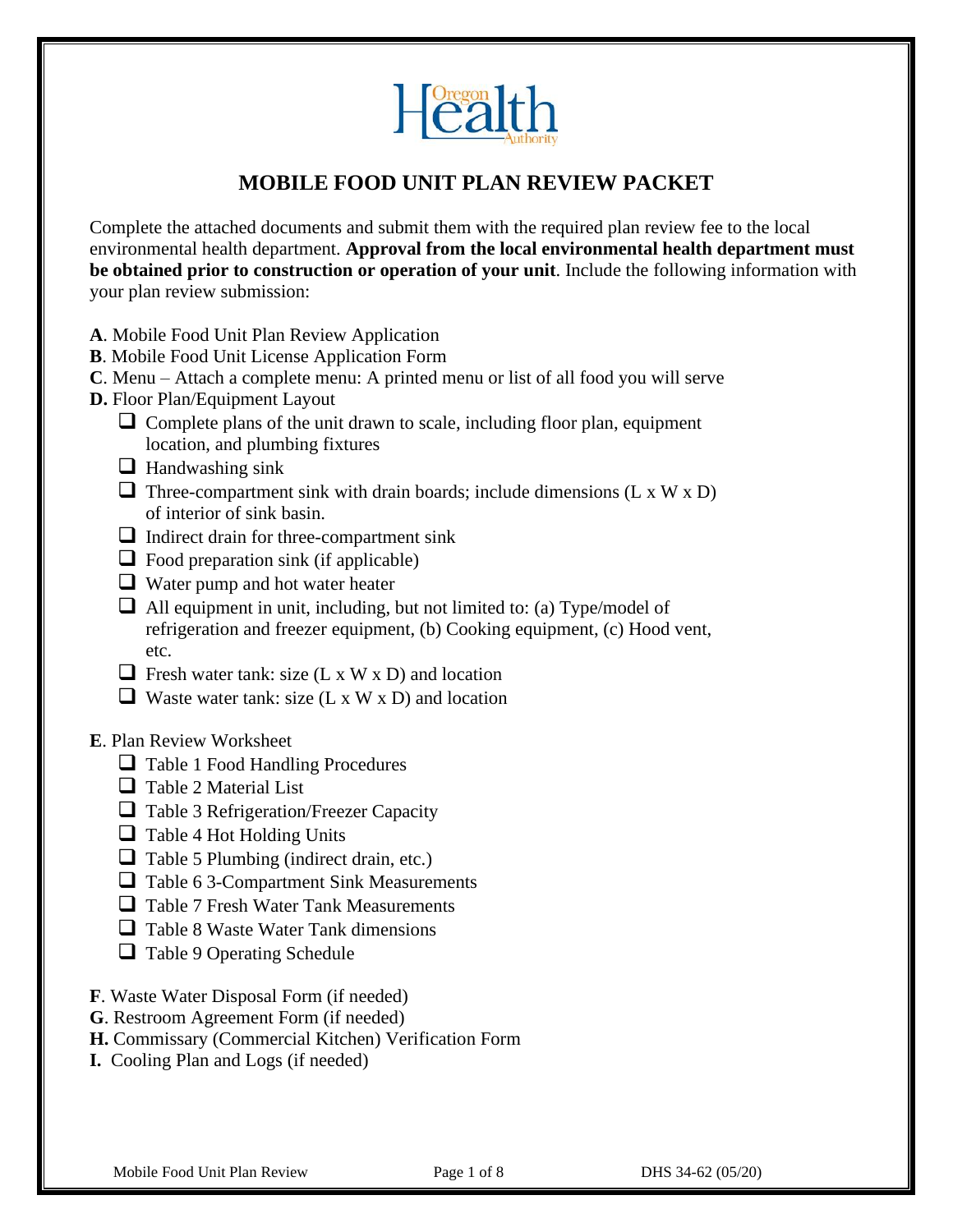### **General Requirements and Limitations**

**Mobile Unit:** A mobile food unit is defined in OAR 333-150-0000, 1-201.10 as "...*any vehicle that is self-propelled or that can be pulled or pushed down a sidewalk, street, highway or waterway, on which food is prepared, processed or converted or which is used in selling and dispensing food to the ultimate consumer.*"

**Classifications:** There are four types of mobile food units. The mobile food unit classifications are based upon the type of **menu served**. Failure to obtain approval for a menu change after it has initially been approved may result in closure of your unit.

**CLASS I** - These units can serve only intact, packaged foods and non-potentially hazardous drinks. No preparation or assembly of foods or beverages may take place on the unit. Nonpotentially hazardous beverages must be provided from covered urns or dispenser heads only. No dispensed ice is allowed.

**CLASS II** - These units may dispense unpackaged foods. However, no cooking, preparation or assembly of foods is allowed on the unit. No self-service by customers is allowed.

**CLASS III** - These units may cook, prepare and assemble food items. However, cooking of raw animal foods on the unit is not allowed.

**CLASS IV** - These units may serve a full menu.

**Maintained as Approved:** Mobile food units must be maintained and operated as originally designed and approved. Units that have been modified without approval must revert to the approved design and operation. OAR 333-162-0020

**Wheels:** Mobile food units must remain mobile at all times. The wheels of a mobile food unit must be functional and appropriate for the type of unit and may not be removed at the operating location. OAR 333-162-0030

**Designed in One Piece:** Mobile food units must be designed and constructed to move as a single piece. Mobile food units may not be designed to be assembled at the operating location. See OAR 333- 162-0020 for exceptions.

**Integral:** All operations and equipment must be integral to the mobile food unit. Integral means rigidly and physically attached to the unit without restricting the mobility of the unit while in transit. The following exceptions are allowed:

Auxiliary Storage: A mobile unit may provide auxiliary storage outside the unit to support daily operations if:

- Items are limited to what is necessary for that day's operation.
- At the end of the workday, auxiliary storage must be placed in the unit, in a licensed warehouse or at a licensed commissary.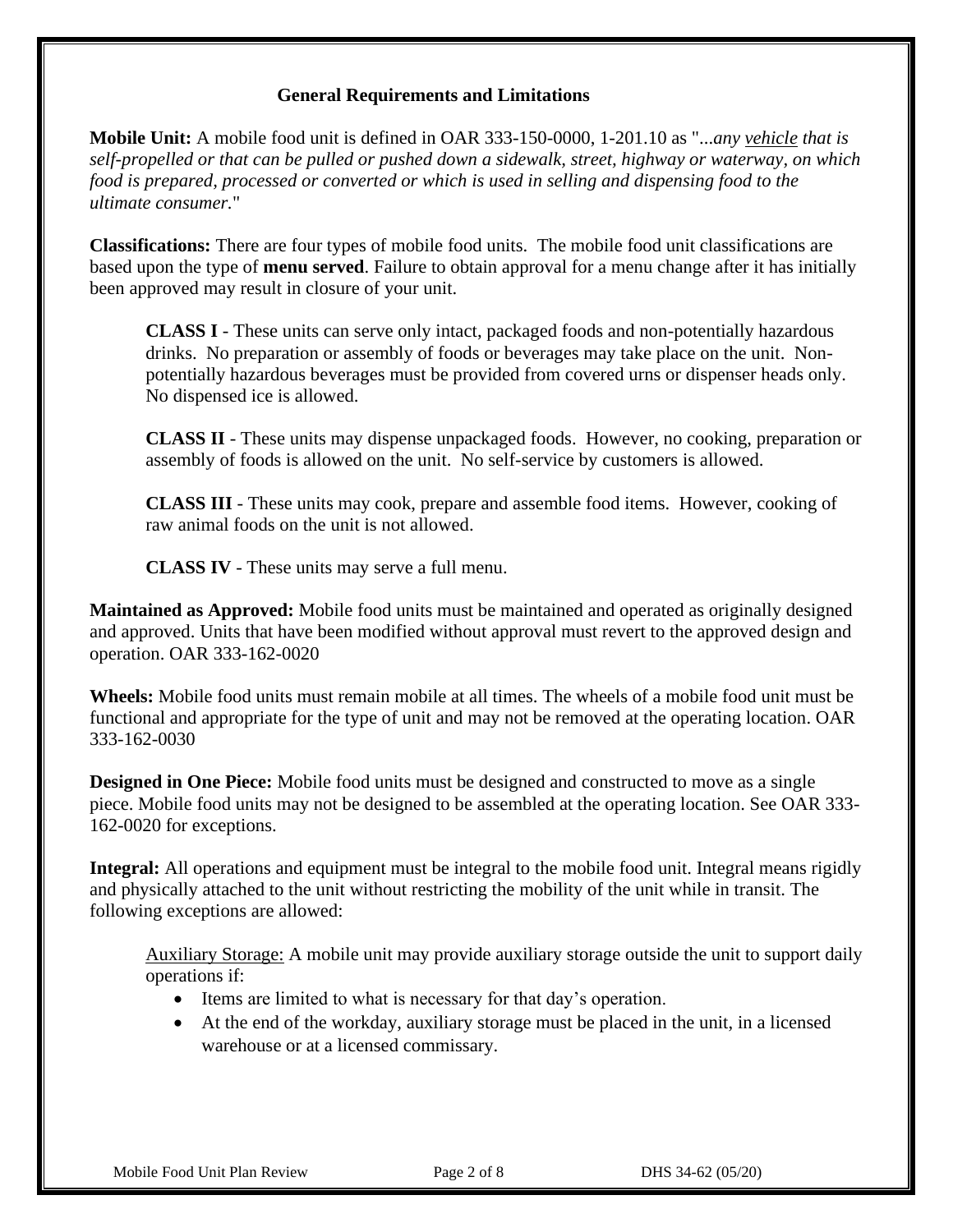- No self-service, assembly or preparation activities may occur from auxiliary storage containers.
- Refrigerators and freezers may not be placed outside the mobile food unit for use as auxiliary storage and must be located in the unit, in a licensed warehouse or at a licensed commissary.

Shelves and Tables: Mobile food units may use small folding shelves or tables that are integral to the unit to display non-potentially hazardous condiments and customer single-use articles such as napkins and plastic utensils. OAR 333-162-0020

Non-PHF Display: Mobile food units may display commercially packaged, non-potentially hazardous food items, such as cans of soda or bags of chips, off the unit if limited to what can be served or sold during a typical meal period. OAR 333-162-0020

Cooking Units: Class IV mobile food units may use one cooking unit, such as a BBQ or pizza oven, that is not integral to the unit. The cooking unit may not be a flat top grill, griddle, wok, steamtable, stovetop, oven or similar cooking device. The cooking unit must be able to move with the unit. OAR 333-162-0020

**Exterior Protection:** Mobile food units must be secured and protected from contamination when not in operation. OAR 333-162-0680

**Water and Sewer Capacity:** Mobile food units must be designed with integral water and sewer tanks on the unit. A mobile food unit may connect to water and sewer if it is available at the operating location, however tanks must always remain on the unit. A unit cannot connect directly to fresh water without a direct connection to sewer as well. OAR 333-150-0000, Section 5-305.11

**Restroom Distance:** If a unit is parked in the same location for more than two hours, a restroom must be provided that is located within 500 feet of the unit. OAR 333-150-0000, Section 6-402.11

**Seating:** Mobile food unit operators may provide seating for customers if a readily accessible restroom and sufficient refuse containers with lids or covers are provided. OAR 333-162-0020

**Commissary:** A mobile food unit is required to operate from a licensed commissary or warehouse unless the unit contains all the equipment and utensils necessary to assure the following:

- (a) Maintaining proper hot and cold food temperatures during storage and transit;
- (b) Providing adequate facilities for cooling and reheating of foods;
- (c) Providing adequate handwashing facilities;
- (d) Providing adequate warewashing facilities and assuring proper cleaning and sanitizing of the unit;
- (e) Obtaining food and water from approved sources;
- (f) Sanitary removal of waste water and garbage at approved locations.

A mobile food unit may **not** serve as a commissary for another mobile food unit or as the base of operation for a caterer. OAR 333-162-0040

**Warehouse**: A warehouse may be used for storage of only unopened packaged foods, single service articles, utensils and equipment. Activities such as handling of unpackaged food, dishwashing and ice making are prohibited in a warehouse. OAR 333-162-0940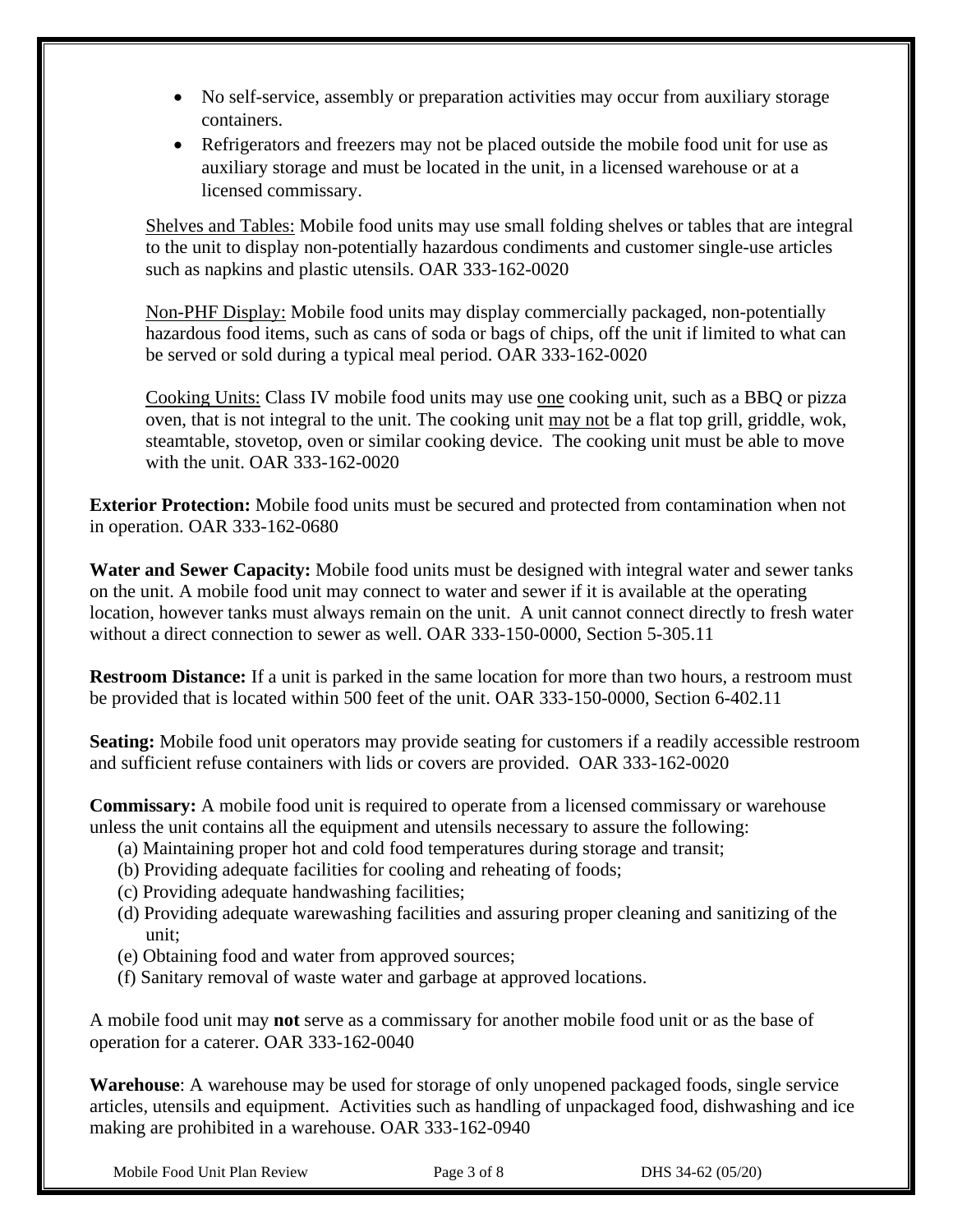**Catering and Delivery:** A mobile food unit may not provide catering services unless:

- 1) The unit operates from a licensed commissary; or
- 2) The unit has commercial-grade refrigeration equipment, has obtained a variance from the Oregon Health Authority, and uses only single-use articles for service to customers. OAR 333-162-0030

Finally, while this document contains some detailed information about the rules for the construction and operation of mobile food units, it does not contain all the requirements for your unit. Please refer to the Food Sanitation Rules [www.healthoregon.org/foodsafety.](http://www.healthoregon.org/foodsafety)

| <b>Requirements</b>                                 | <b>Class I</b>                               | <b>Class II</b>                                   | <b>Class III</b>                                  | <b>Class IV</b>       |
|-----------------------------------------------------|----------------------------------------------|---------------------------------------------------|---------------------------------------------------|-----------------------|
| <b>Water Supply</b><br>Required                     | N <sub>o</sub>                               | Yes                                               | Yes                                               | Yes                   |
| Handwashing System<br>Required                      | N <sub>o</sub>                               | Yes <sup>1</sup>                                  | Yes <sup>1</sup>                                  | Yes <sup>1</sup>      |
| Dishwashing Sinks<br>Required                       | N <sub>o</sub>                               | $Yes - Or$<br>Licensed<br>Commissary <sup>2</sup> | $Yes - Or$<br>Licensed<br>Commissary <sup>2</sup> | Yes <sup>2</sup>      |
| Assembly or<br><b>Preparation Allowed</b>           | No                                           | N <sub>0</sub>                                    | Yes                                               | Yes                   |
| Cooking Allowed                                     | N <sub>0</sub>                               | N <sub>0</sub>                                    | Yes <sup>3</sup>                                  | Yes                   |
| <b>Off-Unit Cooking</b><br><b>Operation Allowed</b> | N <sub>o</sub>                               | N <sub>0</sub>                                    | N <sub>0</sub>                                    | Yes                   |
| <b>Restroom Required</b>                            | Yes                                          | Yes                                               | Yes                                               | Yes                   |
| Examples                                            | Prepackaged<br>Sandwiches/<br>Dispensed Soda | Service of<br>Unpackaged<br>Food Items            | Espresso/<br><b>Hot Dogs</b>                      | No Menu<br>Limitation |

 $1$ The handwashing system must be plumbed to provide hot and cold or tempered running water and a minimum of 5 gallons of water must be dedicated for handwashing.

<sup>2</sup>If provided, must have a minimum of 30 gallons of water for dishwashing or twice the capacity of the three compartment sinks, whichever is greater.

3May only cook foods that are not potentially hazardous when raw (rice, pasta, etc.). Animal foods must be pre-cooked.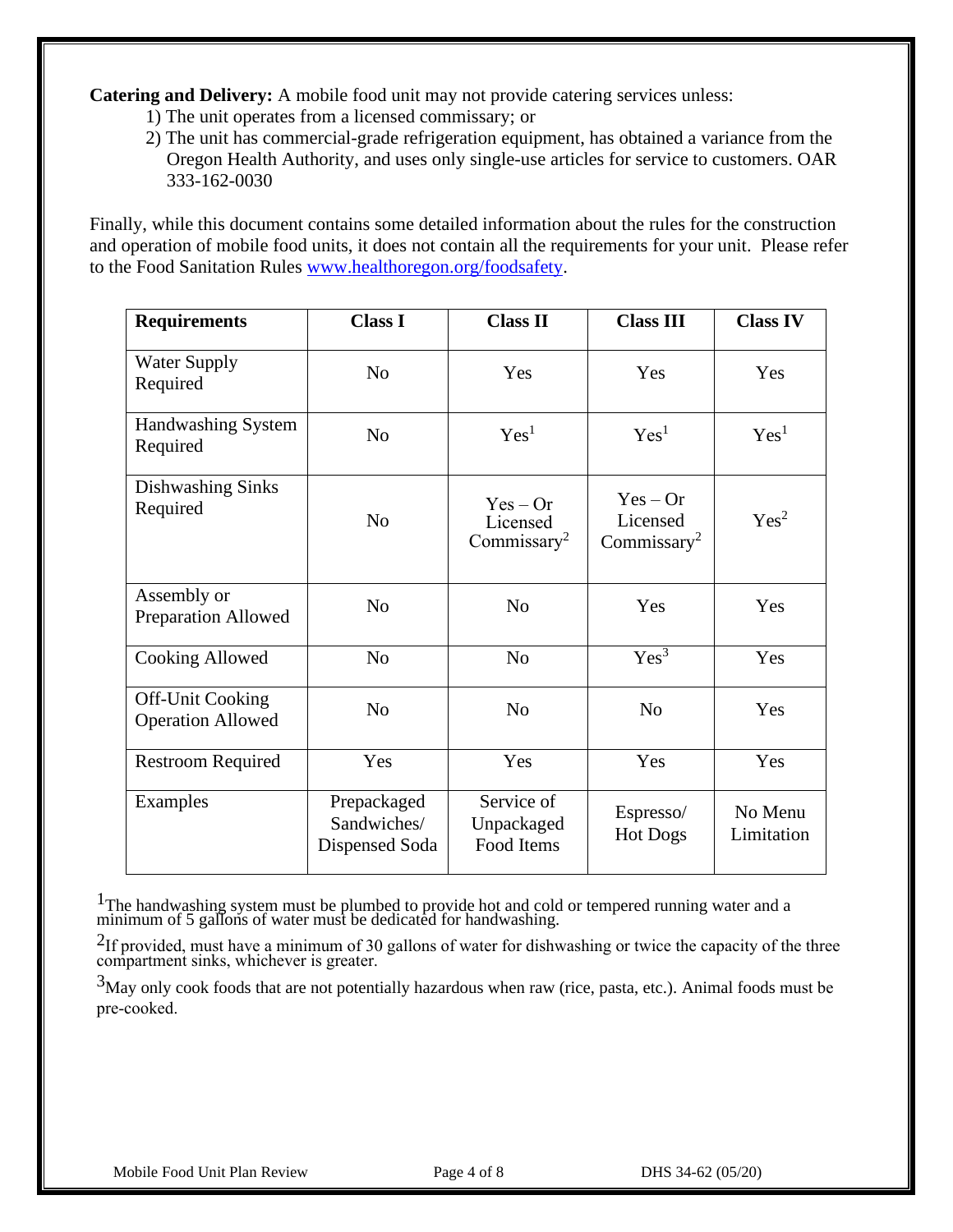### **\*FLOOR PLAN LAYOUT EXAMPLE:**



*Note: Your floor plan does not need to be an engineer's copy, but it must have all the required information from Tables 2-8 clearly shown.*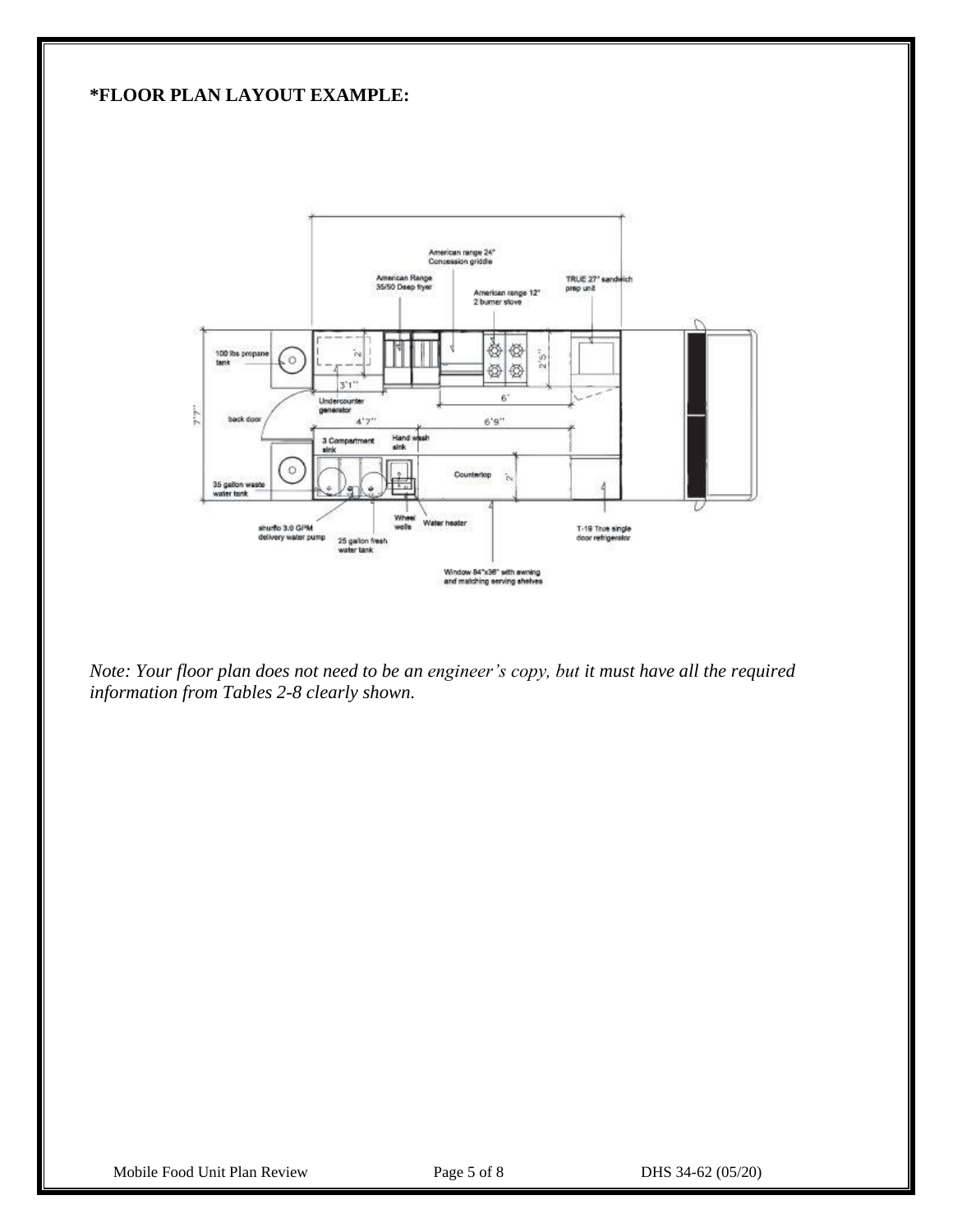

## **MOBILE FOOD UNIT PLAN REVIEW APPLICATION**

| LLAR NEVIEW ALL LICATION                                                                        |                              |
|-------------------------------------------------------------------------------------------------|------------------------------|
|                                                                                                 |                              |
|                                                                                                 |                              |
| Owner name:                                                                                     |                              |
| Individual $\Box$ Corporation $\Box$ Partnership $\Box$                                         | Other $\vert$                |
| Owner mailing address:                                                                          |                              |
|                                                                                                 |                              |
| New construction $\boxed{\phantom{\qquad}}$ Remodel $\boxed{\phantom{\qquad}}$ Completion date: |                              |
|                                                                                                 |                              |
| Mobile Food Unit Class $I \Box \quad II \Box \quad III \Box \quad IV \Box$                      |                              |
| Operating without a base of operation? Yes $\Box$ No $\Box$                                     |                              |
|                                                                                                 |                              |
| OAR 333-162-0920 requires that a completed plan review packet be submitted and                  |                              |
| reviewed before your unit can be issued a license and approved to operate.                      |                              |
| Incomplete plans may be returned for additional information.                                    |                              |
|                                                                                                 |                              |
|                                                                                                 |                              |
| The payment of \$____________ mobile food unit plan review fee enclosed.                        |                              |
| Make checks payable to:                                                                         |                              |
|                                                                                                 |                              |
|                                                                                                 |                              |
| I agree to comply with the provisions of Oregon Revised Statutes, Chapter 624, and              |                              |
|                                                                                                 |                              |
|                                                                                                 |                              |
| Services.                                                                                       | Date:                        |
| the Administrative Rules, Chapter 333, of the Oregon Department of Human<br>Signed:             |                              |
| Please call your local county environmental health office if you have questions about your      |                              |
| license, fees, facility inspections or how to obtain a food handler certificate.                |                              |
|                                                                                                 |                              |
| <b>FOR OFFICE USE ONLY</b>                                                                      |                              |
|                                                                                                 | Date: ________               |
|                                                                                                 | Date: $\qquad \qquad \qquad$ |
| Fee received:<br>Reviewed by:<br>Approved Not Approved<br>Comments:                             |                              |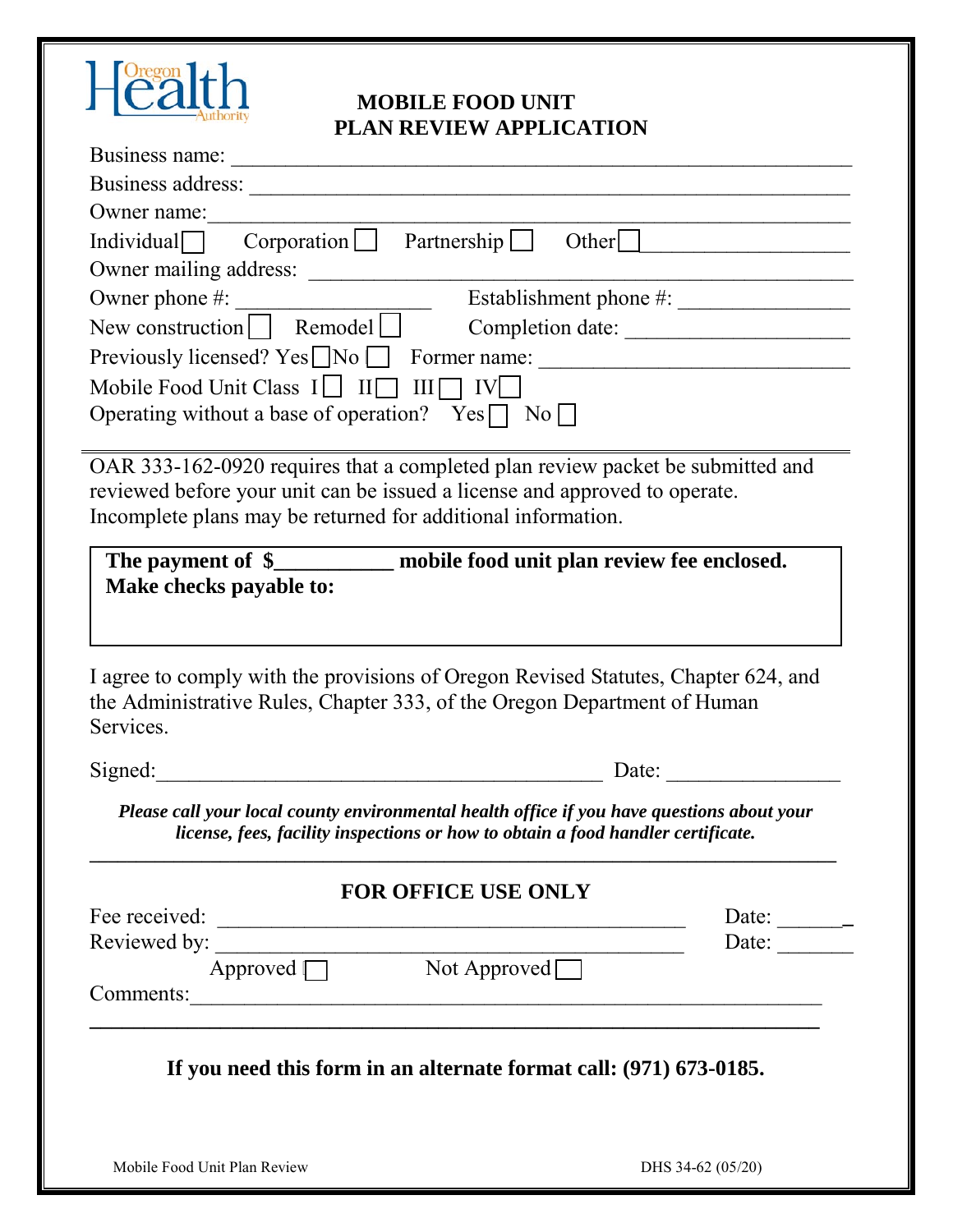### **E: Plan Review Worksheet Tables 1-9**

| <b>Table 1: Food Handling</b>                              |                      |                             |                   |  |  |
|------------------------------------------------------------|----------------------|-----------------------------|-------------------|--|--|
| <b>Procedures</b>                                          | Yes / No             | If Yes, Where Will          |                   |  |  |
|                                                            |                      | <b>Procedure Take Place</b> |                   |  |  |
|                                                            |                      | <b>Mobile</b>               | <b>Commissary</b> |  |  |
| Washing fruits and/or vegetables                           | $\Box$ Yes $\Box$ No |                             |                   |  |  |
| Thawing frozen foods <sup>1</sup>                          | $\Box$ Yes $\Box$ No |                             |                   |  |  |
| Food preparation - chopping, par-cooking, marinating, etc. | $\Box$ Yes $\Box$ No |                             |                   |  |  |
| Cooking food                                               | $\Box$ Yes $\Box$ No |                             |                   |  |  |
| Cooling food <sup>2</sup>                                  | $\Box$ Yes $\Box$ No |                             |                   |  |  |
| Reheating food                                             | $\Box$ Yes $\Box$ No |                             |                   |  |  |
| Refrigeration (cold holding) of foods                      | $\Box$ Yes $\Box$ No |                             |                   |  |  |
| Steam table or other way of hot holding food               | $\Box$ Yes $\Box$ No |                             |                   |  |  |

<sup>1</sup>How you will thaw frozen foods:

<sup>2</sup>If cooling foods, one of the below processes must be in place. Please choose option a, b or c below: a. I have a licensed commissary where I will be cooling foods; or

b. I will be using a commercial refrigeration unit(s) on the mobile unit; or

c. I am providing a written cooling procedure accompanied by cooling logs for approval. To do this option, you must provide a written procedure for each food item you will be cooling with your packet.

Explain what you will do with leftover foods:

Will raw or undercooked animal products be served?  $\Box$  Yes  $\Box$  No If yes, list the specific animal products that will be served raw or undercooked (example: eggs, ground beef):

Will any food items be held without temperature control during service?  $\Box$  Yes  $\Box$  No If yes, list the specific food items held out of temperature during service:

Explain other procedures that you will be doing that have not been listed previously:

| <b>Table 2: Material List</b>                                                                                                                             |                 |               |              |                |  |
|-----------------------------------------------------------------------------------------------------------------------------------------------------------|-----------------|---------------|--------------|----------------|--|
| Describe surface finishes used on floors, walls, ceilings and countertops.                                                                                |                 |               |              |                |  |
| <b>Material Type</b>                                                                                                                                      | <b>Counters</b> | <b>Floors</b> | <b>Walls</b> | <b>Ceiling</b> |  |
| Fiber-reinforced plastic (FRP)                                                                                                                            |                 |               |              |                |  |
| <b>Stainless Steel</b>                                                                                                                                    |                 |               |              |                |  |
| Vinyl                                                                                                                                                     |                 |               |              |                |  |
| List other construction materials used:                                                                                                                   |                 |               |              |                |  |
| Are windows and/or doors screened: $\square$ Yes $\square$ No If no, how will you control for pest problems?<br>(Attach your procedures for pest control) |                 |               |              |                |  |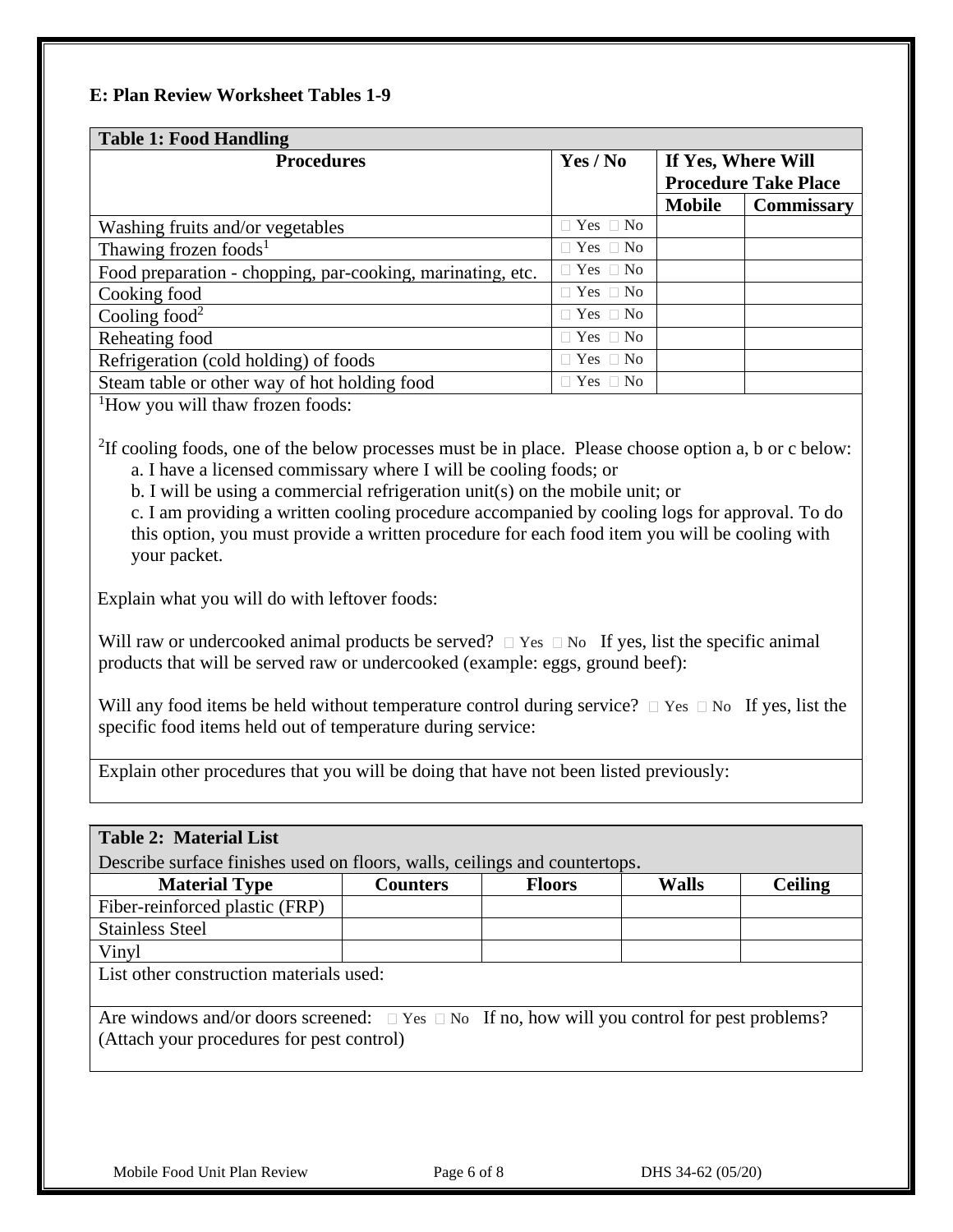| <b>Table 3: Refrigerator/Freezer Capacity</b>                                       |                      |                              |                         |                                                                                        |  |  |
|-------------------------------------------------------------------------------------|----------------------|------------------------------|-------------------------|----------------------------------------------------------------------------------------|--|--|
| <b>Unit Type</b>                                                                    | Yes / No             | <b>Make/Model</b><br>of Unit | #<br><b>of</b><br>units | <b>Power Source</b><br>Electric $(E)$<br>Generator (G)<br>Propane $(P)$<br>Other $(O)$ |  |  |
| Reach in refrigerator (under counter)                                               | $\Box$ Yes $\Box$ No |                              |                         |                                                                                        |  |  |
| Refrigerator (stand up)                                                             | $\Box$ Yes $\Box$ No |                              |                         |                                                                                        |  |  |
| Prep top sandwich refrigerator                                                      | $\Box$ Yes $\Box$ No |                              |                         |                                                                                        |  |  |
| Reach-in freezer (under counter)                                                    | $\Box$ Yes $\Box$ No |                              |                         |                                                                                        |  |  |
| Freezer (stand up)                                                                  | $\Box$ Yes $\Box$ No |                              |                         |                                                                                        |  |  |
| Fridge/Freezer (stand up)                                                           | $\Box$ Yes $\Box$ No |                              |                         |                                                                                        |  |  |
| Other cold holding storage                                                          | $\Box$ Yes $\Box$ No |                              |                         |                                                                                        |  |  |
| Do you have thermometers inside each refrigerator and freezer: $\Box$ Yes $\Box$ No |                      |                              |                         |                                                                                        |  |  |

*Note: Mobile food units newly licensed in Oregon may not utilize cold plates that do not have an associated power source, such as a battery, generator or propane tank, as the sole means for temperature control. OAR 333-162-0880*

| <b>Table 4: Hot Holding Units</b>                                                                                                                 |                            |                           |               |                                                                                          |  |  |
|---------------------------------------------------------------------------------------------------------------------------------------------------|----------------------------|---------------------------|---------------|------------------------------------------------------------------------------------------|--|--|
| <b>Unit Type</b>                                                                                                                                  | Yes / No                   | <b>Make/Model of Unit</b> | # of<br>units | <b>Power Source</b><br>Electric $(E)$<br>Generator $(G)$<br>Propane $(P)$<br>Other $(O)$ |  |  |
| <b>Steam Tables</b>                                                                                                                               | $\Box$ No<br>$\exists$ Yes |                           |               |                                                                                          |  |  |
| Other Hot Holding Storage                                                                                                                         | $\Box$ No<br>$\Box$ Yes    |                           |               |                                                                                          |  |  |
| What type of ventilation system do you have? $\Box$ Type 1 hood<br>$\Box$ Type 2 hood<br>$\Box$ Other system<br>If other system, please describe: |                            |                           |               |                                                                                          |  |  |

| <b>Table 5: Plumbing Fixtures:</b>                                                                  |                                                                 |                                     |  |  |  |
|-----------------------------------------------------------------------------------------------------|-----------------------------------------------------------------|-------------------------------------|--|--|--|
|                                                                                                     | Check items in the mobile unit and provide required information |                                     |  |  |  |
| Three-compartment sink                                                                              | $\Box$ Yes $\Box$ No                                            |                                     |  |  |  |
| Indirect plumbing on                                                                                |                                                                 | Food preparation sink with indirect |  |  |  |
| three-compartment sink                                                                              | plumbing<br>$\Box$ Yes $\Box$ No                                |                                     |  |  |  |
| $\Box$ Yes $\Box$ No<br>Backflow prevention device<br>P-trap (not required)<br>$\Box$ Yes $\Box$ No |                                                                 |                                     |  |  |  |
| Handwashing sink                                                                                    | $\Box$ Yes $\Box$ No<br>Mechanical pump<br>$\Box$ Yes $\Box$ No |                                     |  |  |  |
| $\Box$ Yes $\Box$ No<br>Hot & cold water<br>Hot water heater<br>$\Box$ Yes $\Box$ No                |                                                                 |                                     |  |  |  |
| Gallons?                                                                                            |                                                                 |                                     |  |  |  |

| Table 6: Three-Compartment Sinks/Dishwashing                                         |        |  |  |  |
|--------------------------------------------------------------------------------------|--------|--|--|--|
| Provide interior of sink basins dimensions in inches – <b>length x width x depth</b> |        |  |  |  |
| <b>Dimensions of Interior of Sink Basins</b><br><b>How many drain</b>                |        |  |  |  |
| Length                                                                               | boards |  |  |  |
|                                                                                      |        |  |  |  |

Mobile Food Unit Plan Review Page 7 of 8 DHS 34-62 (05/20)